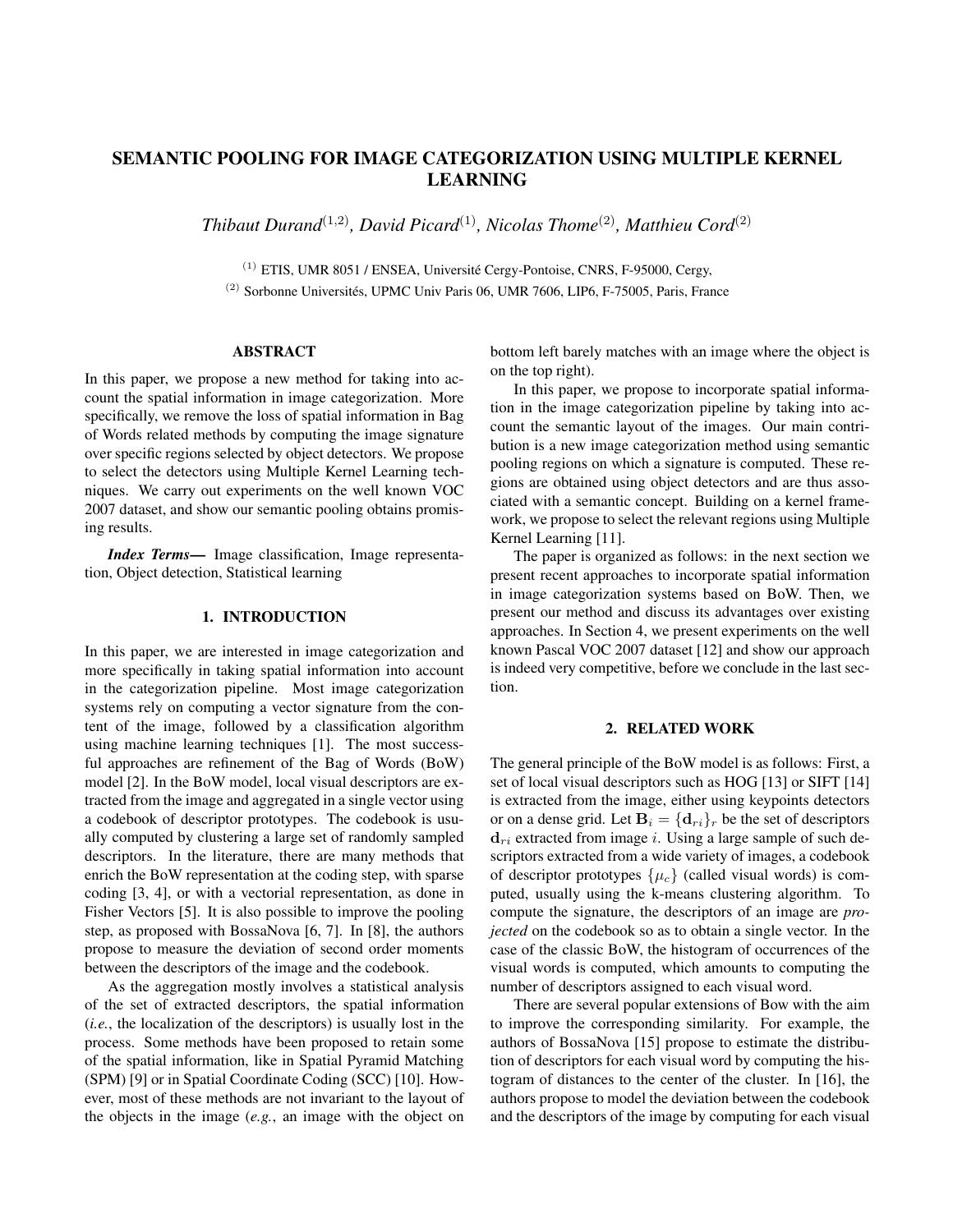word c the difference between the visual word and the mean of the descriptors assigned to it:

$$
\mathbf{x}_{ci} = \sum_{\mathbf{d}_{ri} \in C_c} (\mathbf{d}_{ri} - \mu_c),\tag{1}
$$

with  $C_c = {\mathbf{d}_{ri} | \mu_c = \arg \min_k ||\mathbf{d}_{ri} - \mu_k||}.$  The resulting VLAD signature is then the concatenation of all deviations  $x_{ci}$  for all visual words c. In [17], the authors propose to extend the VLAD by computing the deviation of second order moments for each cluster  $c$ :

$$
\mathbf{x}_{ci} = \sum_{\mathbf{d}_{ri} \in C_c} (\mathbf{d}_{ri} - \mu_c)(\mathbf{d}_{ri} - \mu_c)^{\top} - \tau_c,
$$
 (2)

with  $\tau_c$  beeing the covariance matrix of cluster c. The resulting VLAT signature is the concatenation of all such matrices, where only the upper part is kept thanks to symmetry. Fisher Vectors [18] also consider second order deviation, albeit with respect to a Gaussian mixture model of the descriptors space.

In all the presented signatures, the spatial layout of the descriptors is lost during the aggregation. To overcome this drawback and retain some of the spatial information, the authors of [9] propose to split the image on a regular and recursive grid and then to compute a signature for each of such regions. Using the formalism of Mercer kernels, the method is called Spatial Pyramid Kernel (SPK). The full signature is simply the concatenation of the signatures obtained for all regions, or equivalently the sum of corresponding kernels. The SPK is shown to have good results on scene classification. The main drawback of this approach is the lack of invariance with respect to the layout of the image. In fact, the position of the object to be classified has a strong influence since differently located regions of the image are never compared. Moreover, the size of the signature is multiplied by the number of regions, which makes SPM prohibitive with large dictionaries.

To overcome the size problem, the authors of [10] propose to integrate the spatial coordinates of the descriptors into the codebook by performing Spatial Coordinate Coding (SCC). As a result, the visual words are localized within the image and thus encode some spatial information. However, the same criticism concerning the layout holds as images containing the same object will lead to different representations.

Finally, in [19] the authors propose to use the scores of a set of detectors to compute the signature. In this case, each component of the signature corresponds to the confidence in that a detected region of the image contains the object. Such signatures are indeed invariant to the position of the object in the image, since they consider the image as the result of a semantic composition (*i.e.*, the image is composed of the detected object). However, the regions corresponding to the object are never directly compared, which means that two very dissimilar regions of the same detected object will lead to a high similarity between their respective images.

#### 3. PROPOSED METHOD

Let  $\phi : \mathbf{B}_i \to \mathbf{x}_i$  be the function computing a signature  $\mathbf{x}_i$ from the set of descriptors  $B_i$  extracted from image i. Examples of such functions are VLAD [20], VLAT [17], Fisher Vectors [18] or BossaNova [15]. Let now restrain the set  $B_i$ to  $B_{\mathcal{R}i}$  containing only the descriptors whose spatial coordinates belong to a region  $\mathcal R$  of the image, and call  $\phi_{\mathcal R}: \mathbf B_{\mathcal{R}^i}\to$  $x_{\mathcal{R}}$  the corresponding signature function. Let us call  $\mathcal{R}$  a *pooling region*.

The pooling region  $R$  can be defined with a static layout as it is the case with SPK. In that case, only the descriptors whose coordinates are within the range defined by  $R$  are considered, independently of the content of the image. As such pooling regions do not encode any semantic information, we propose to use a detection step to select  $R$ . We consider a detector providing the bounding boxes corresponding to all region of the image containing the specified concept. Popular examples of such detectors include person detector, face detector or the latent models of [21]. We propose to use only the bounding box corresponding to the maximum score of detection. In the case the specified concept is not present in the image, we propose to use the region with the maximum likelihood of containing the object. Examples of semantic regions are shown on Figure 1.



Fig. 1. Examples of semantic regions detected using [21]. Each selected region is corresponding to the maximum output of a specific object detector. For example, the region labeled *aeroplane* corresponds to the region of the image that is the most likely to host an aeroplane. In this example, only the objects *boat* and *person* are in the image.

 $\phi_R$  defines an explicit kernel function  $k_R(\cdot, \cdot)$  measuring the similarity between any two images  $i$  and  $j$ , based on signatures computed on the corresponding pooling region  $\mathcal R$  in i and  $j$ :

$$
k_{\mathcal{R}}(i,j) = \langle \phi_{\mathcal{R}}(\mathbf{B}_{\mathcal{R}}i), \phi_{\mathcal{R}}(\mathbf{B}_{\mathcal{R}}j) \rangle \tag{3}
$$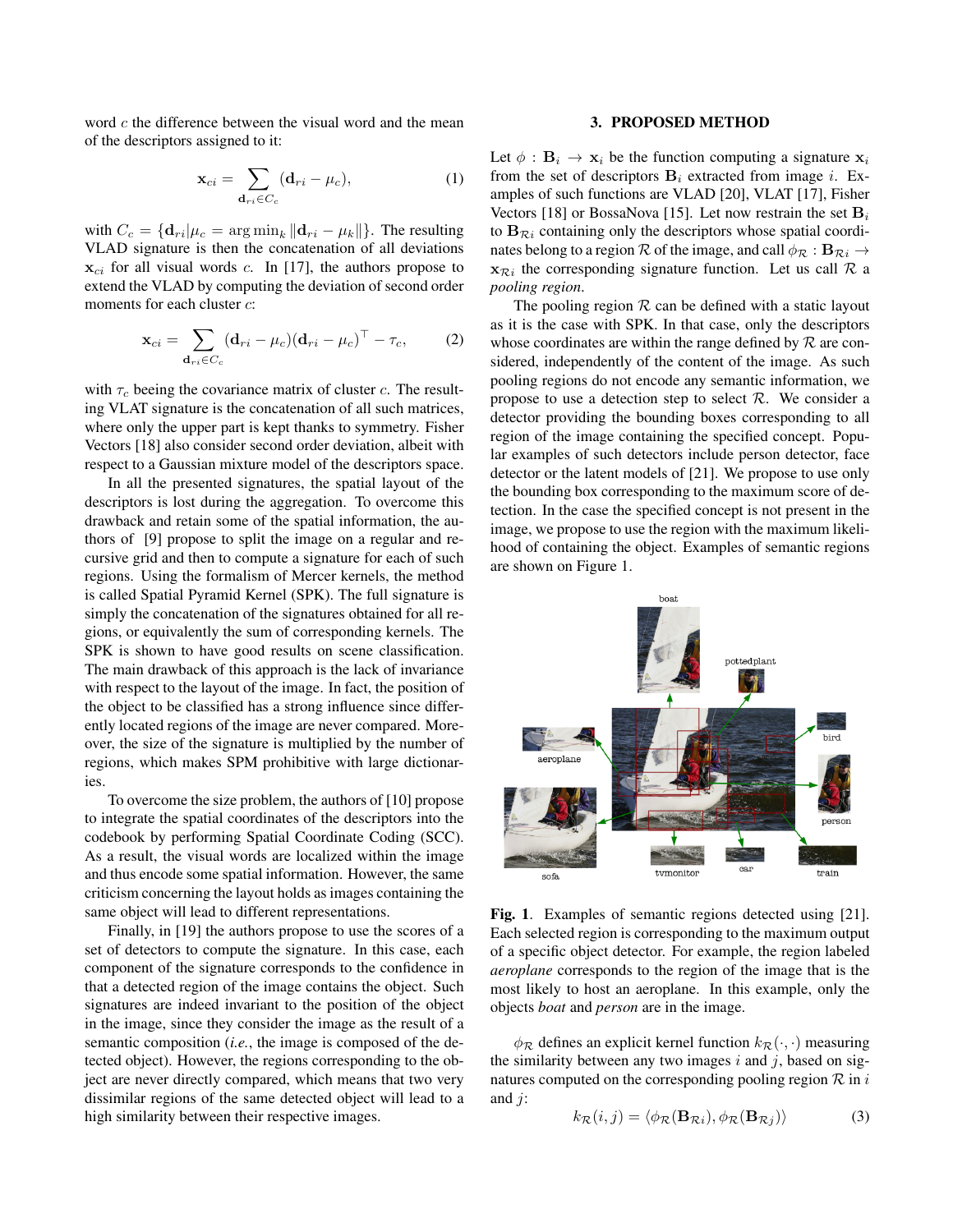

Fig. 2. Overview of our strategy: the 3 main steps are represented. First, the using of detectors in order to get a fixed number of regions. Second, the computation of the region signature using a VLAT strategy. And finally, the use of specific kernels for each region signatures. This representation is then combined with a classifier in order to get the labels for the input image.

When several detectors are available, we propose to define the similarity between two images as a linear combination of the kernel corresponding to the associated pooling regions:

$$
k(i,j) = \sum_{\mathcal{R}} \beta_{\mathcal{R}} k_{\mathcal{R}}(i,j),
$$
 (4)

with  $\beta_{\mathcal{R}}$  the weights associated with each pooling region  $\mathcal{R}$ . A baseline approach would be to assign uniform weights, leading to the average kernel. Remark the SPK is a special case of our formalism where the pooling regions are obtained by a regular and recursive grid splitting of the entire image domain.

In order to improve the results, we propose to learn the weights associated with each kernel (*i.e.*, each pooling region) using Multiple Kernel Learning (MKL) [11]. MKL consists in learning jointly the classifier and the kernel combination, by solving the following optimization problem:

$$
\min_{\beta} \max_{\alpha} \quad \sum_{i} \alpha_i - \frac{1}{2} \sum_{i,i} \alpha_i \alpha_i y_i y_i \sum_{\mathcal{R}} \beta_{\mathcal{R}} k_{\mathcal{R}}(i,j) \tag{5}
$$

$$
\forall \mathcal{R}, \beta_{\mathcal{R}} \ge 0 \tag{6}
$$

$$
\sum_{\mathcal{R}} \beta_{\mathcal{R}} = 1 \tag{7}
$$

$$
\forall i, 0 \le \alpha_i y_i \le C \tag{8}
$$

Such problem can be solved using off the shelf algorithms like [22]. Remark the  $\ell_1$  norm constraint on  $\beta$  enforces a sparsity pattern in the kernel weights which is akin to perform kernel selection. The whole process is shown in Figure 2.

In the case of SPK, the kernel selection dos not make a lot of sense unless the dataset has a bias in the position of some objects (*i.e.*, cars are always on the bottom of the images). However, with our semantic pooling regions, we argue the kernel selection is able to filter out the objects which are uncorrelated with the considered category. Since many detectors are irrelevant for a given category, the kernel selection allows to get rid of the corresponding noisy features. This

has the mechanical effect that the global similarity is computed mainly with signatures corresponding to regions of the image whose contents are highly correlated with the considered category. Moreover, the semantic pooling regions and the associated kernel selection allows invariance with respect to the localization of relevant objects within the image, which was not the case with SPK or SCC. Finally, although MKL introduces an overhead in computational complexity during the learning step, it produces less pooling regions than SPK and thus leads to less computational complexity in inference.

# 4. EXPERIMENTS

We evaluated our method on the well known VOC 2007 dataset [12], consisting of about 10k images with 20 classes. To compute the signatures, we used the method proposed in [17] with HOG descriptors sampled every 3 pixels at 4 scales. The visual codebook was set to 64 visual words, which led to high dimensional signatures. To ease the computation, we compressed the VLAT using the method of [24]. The MKL was trained using JKernelMachines [25].

For the spatial pooling, we performed a baseline SPM with the  $1 \times 1, 2 \times 2, 3 \times 1$  configuration (which we denote  $p$  thereafter). For our semantic pooling, we use the detectors of [21] trained on the *train* set only, leading to 20 pooling regions.

We show the results in Table 2. The Baseline VLAT without spatial information performs reasonably well at 57.9% of mAP. Adding spatial information by concatenating the signatures obtained by the different regions leads to a small improvement both for the pyramid pooling (pVLAT: 59.0% of mAP) and the semantic pooling (sVLAT: 58.4% of mAP). Using MKL to learn the combination of the pooling regions for the pyramid also leads to slight improvements (pMKL: 59.7% of mAP). On the contrary, using MKL to select the semantic pooling regions (sMKL) leads to a significant improvement at 63.2% of mAP. When combining both pyramid and seman-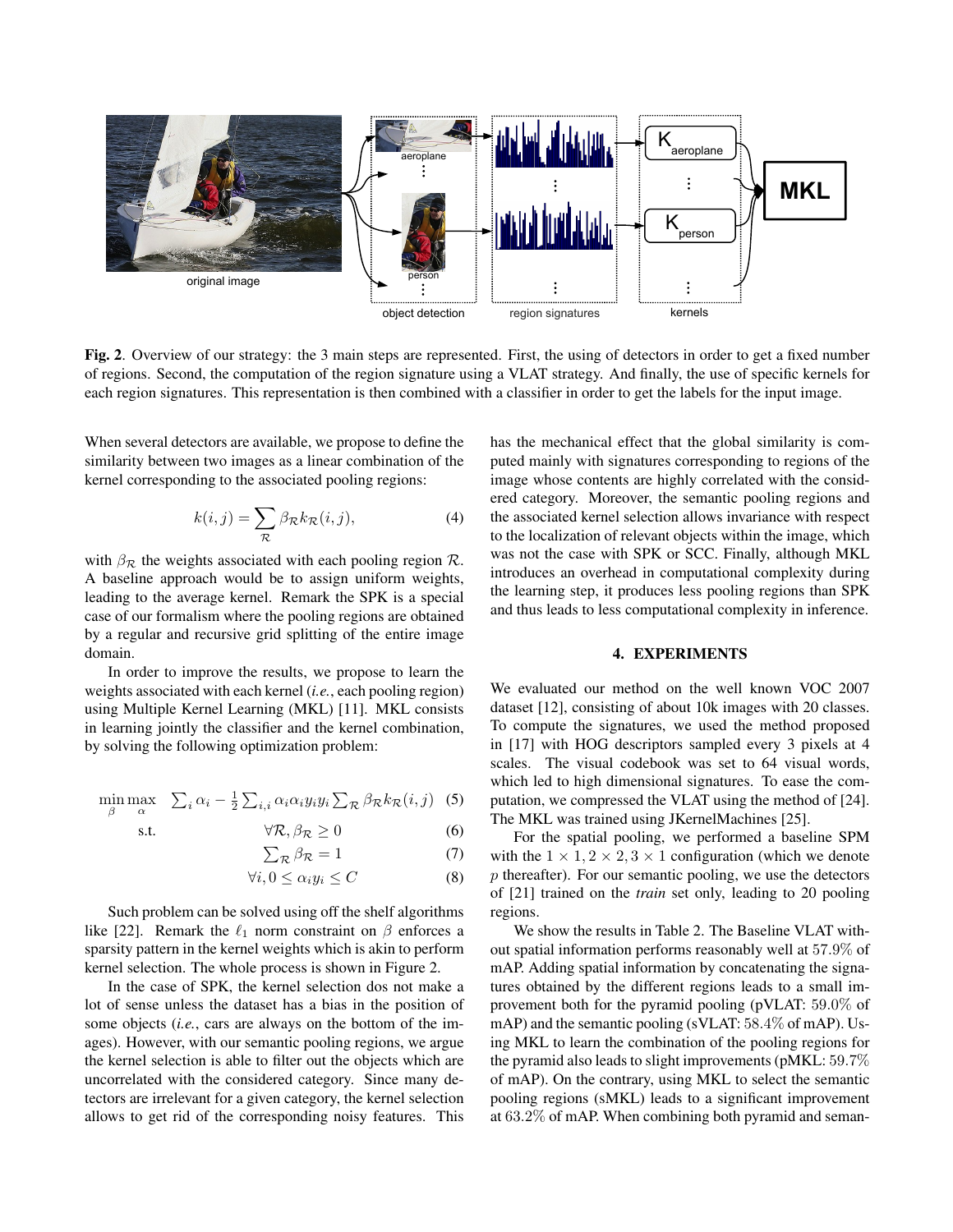|                  | plane   | bicycle | bird  | boat   | bottle | bus     | car   | cat  | chair | cow  |      |
|------------------|---------|---------|-------|--------|--------|---------|-------|------|-------|------|------|
| spMKL            | 78.0    | 73.5    | 45.6  | 70.0   | 45.2   | 71.1    | 83.0  | 62.5 | 55.2  | 47.8 |      |
| FV[1]            | 79.0    | 67.4    | 51.9  | 70.9   | 30.8   | 72.2    | 79.9  | 61.4 | 56.0  | 49.6 |      |
| <b>VLAT</b> [23] | 80.3    | 72.2    | 51.4  | 71.4   | 28.1   | 72.1    | 81.6  | 63.1 | 54.4  | 47.5 |      |
| Detector [19]    | 64.7    | 75.6    | 32.1  | 62.7   | 48.2   | 70.3    | 83.8  | 49.3 | 57.2  | 48.4 |      |
| Det+BNFV [19]    | 80.8    | 78.8    | 55.4  | 73.8   | 52.2   | 76.6    | 86.4  | 64.1 | 62.1  | 55.2 |      |
|                  |         |         |       |        |        |         |       |      |       |      |      |
|                  | d-table | dog     | horse | m-bike | person | p-plant | sheep | sofa | train | tv   | mAP  |
| spMKL            | 62.5    | 47.5    | 79.7  | 71.5   | 86.7   | 41.6    | 51.4  | 61.9 | 81.2  | 63.7 | 64.0 |
| FV[1]            | 58.4    | 44.8    | 78.8  | 70.8   | 85.0   | 31.7    | 51.0  | 56.4 | 80.2  | 57.5 | 61.7 |
| <b>VLAT</b> [23] | 57.8    | 46.5    | 81.1  | 70.3   | 86.8   | 30.8    | 41.2  | 54.0 | 84.1  | 54.9 | 61.5 |
| Detectors [19]   | 52.4    | 34.2    | 76.9  | 68.1   | 87.7   | 36.6    | 44.4  | 51.8 | 71.3  | 63.8 | 59.0 |

Table 1. Detailed results on VOC 2007 and comparison with recent methods, in terms of average precision.

tic regions to the selection performed by MKL (spMKL), we obtain a mAP of 64.0%.

|            | VLAT  | pVLAT | sVLAT       |
|------------|-------|-------|-------------|
| mAP $(\%)$ | 57.9  | 59.0  | 58.4        |
|            |       |       |             |
|            | spMKL | pMKL  | <b>sMKL</b> |

Table 2. Results on VOC 2007 in mean Average Precision (mAP).

Table 1 shows the comparison of the approach with recent results from the literature, and shows that our method performs often better than existing systems that do not take into account the spatial information. This is especially the case for difficult categories like *bottle* or *potted-plant*, for which the improvement is very significant. Compared to the method of [19] also based on detectors, our method is able to perform much better than the detectors alone, although it does not reach the results obtained by combining detectors with Fisher Vectors and Bossa Nova signatures.

In order to analyze the region selection, we show in Figure 3 the weights associated with each semantic region obtained by the MKL. Each row corresponds to the category being recognized, while the columns stand for the weights of the corresponding pooling region. For most of the categories, the full image (all) and the considered category pooling region obtain most of the weight. Some categories obtain significant weights in pooling regions that seem consistent from the semantic point of view (*e.g.*, pooling *dinningtable* for the categories *bottle* and *chair*).

# 5. CONCLUSION

In this paper, we proposed a new image categorization system based on a semantic pooling. Contrary to most image categorization systems, our proposal takes into account the layout of the images and allows to compare different regions



Fig. 3. MKL weights for each pooling region with respect to the learned category. Each row corresponds to the category being classified, while the columns are the pooling regions. The first column corresponds to the whole image.

of the images based on their semantic content. In order to meet this goal, our method uses regions extracted by a set of object detectors and computes well known signatures inside these regions.

In addition, to select the relevant detectors with respect to a specific category, we also proposed a kernel framework that allows the use of Multiple Kernel Learning algorithms. We made experiments on the well known VOC 2007 dataset and showed the soundness of the approach.

### 6. REFERENCES

[1] K. Chatfield, V. Lempitsky, A. Vedaldi, and A. Zisserman, "The devil is in the details: an evaluation of recent